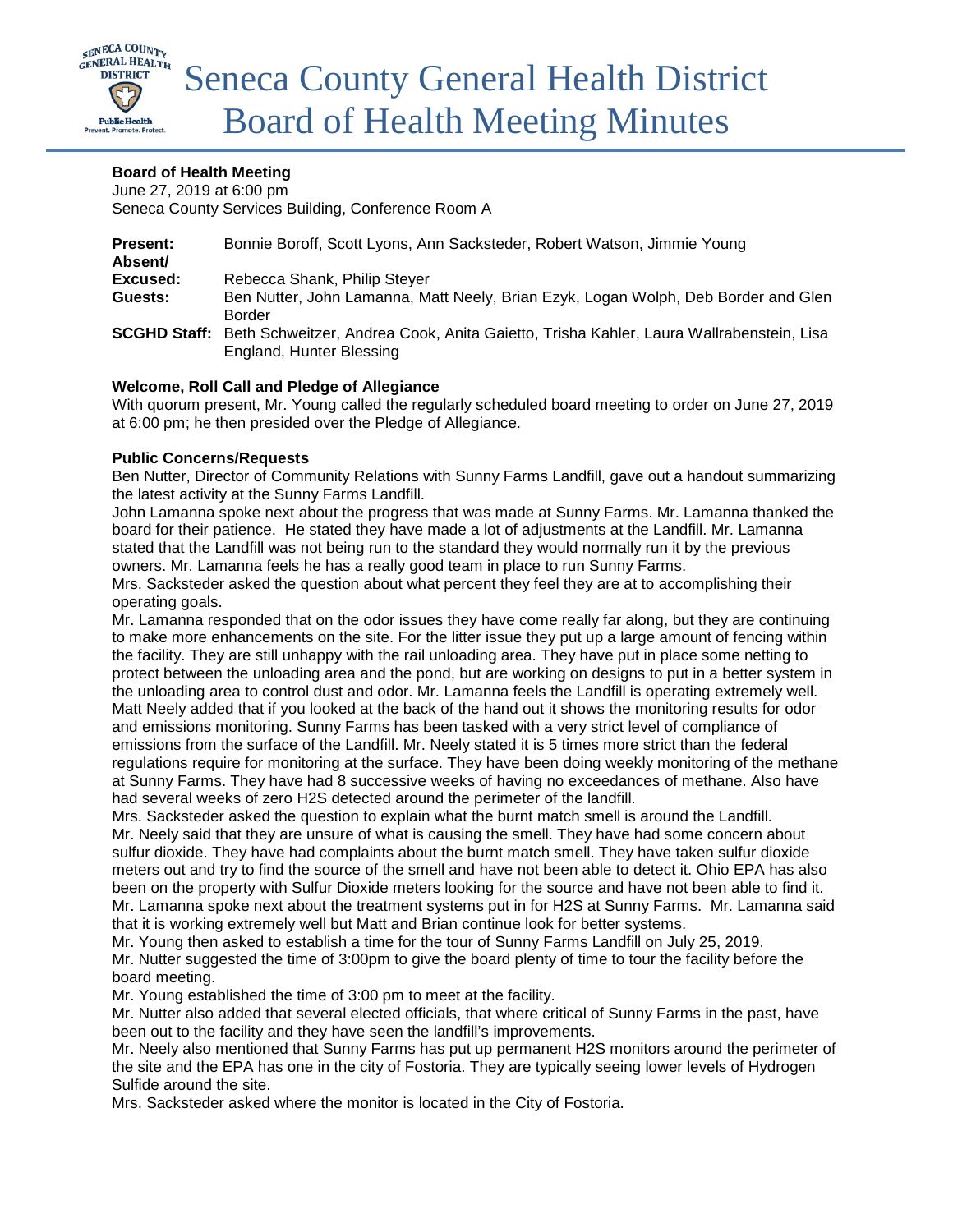Mr. Neely answered that it is near the Police Station.

Mr. Lamanna stated that they are aware that the Landfill is a source of H2S in Fostoria but that there are also other sources. They hired a third party firm to identify other sources around Fostoria.

Mrs. Wallrabenstein introduced to the board Hunter Blessing who is the new SIT in the Environmental Health division. Mr. Blessing has been to the landfill already, but his official training with the EPA will begin next week.

Logan Wolph was asking if there was any information as to when the odor control blanket would be removed for the final capping and how long that process would take for the final capping.

Mr. Neely stated that the odor control blanket will remain in place. The odor control blanket serves as an interim cover and a final cover would be placed over the odor blanket. The layer below the odor control blanket is the first layer of final cover.

Mr. Wolph then asked if there was no need remove the cover and would it just be capped over top of it? Mr. Neely responded they will have to look at the engineering to make sure there is no slip surface. They may have to pull the plastic and reinstall plastic cover but the clay material underneath will remain in place.

Mr. Lamanna added that on the website they put updates weekly or more often if needed to notify the public of things going on at Sunny Farms. They will also call people, key stake holders, to get information out to the community.

Mr. Neely stated that the odor control blanket meets the requirements to be a transitional cover. It can remain in place until the landfill goes to final closure.

#### **Public Health In-service**

Mrs. Schweitzer presented a Public Health In-service-Review Performance Management Results using a powerpoint. The final results 2018 performance management goals were provided for the board. In the Service Pillar the goal was to increase customer satisfaction on each subsequent customer survey in 2018 by measuring percentage of those who thought quality of services given were excellent.  $1<sup>st</sup>$ survey 94.8%, 2<sup>nd</sup> survey 94.45% and 3<sup>rd</sup> survey 92.45% so did not meet goal of increasing by 1 percentage point each time.

People pillar goals were to increase the percentage of employees completing satisfaction survey, but it went down. Satisfaction of the employees increase from 10.34 to 18.18%

Growth Pillar showed an increase in the number of posts on SCGHD Facebook and and increase in the number of friends although they did not increase as much as was desired. Another goal was to increase the strategies completed in the CHIP from 42% to 50% by December 2018 and it was increased to 75% complete.

Fiscal pillar; goal of maintaining a balance of 3 months of operating expenses was achieved in 2018.

#### **Approval of Minutes**

Mr. Young requested a motion to approve the minutes from the May 23, 2019 meeting. Mrs. Sacksteder made a motion to approve the minutes from the May 23, 2019 Board of Health Meeting. Mr. Watson seconded the motion. The motion carried unanimously.

#### **Sub Committee Report** - None

#### **Financial Report**

The Monthly Financial Report for May 2019 shows revenue for the month of \$117,884.37 and revenue year to date of \$1,673,801.44. Expenses for the month were \$307,195.83 and year to date expenses totaled \$1,162,224.47. Mr. Lyons made a motion to approve the Monthly Financial Report for May 2019. Mrs. Sacksteder seconded the motion. The motion carried upon roll call vote. Mrs. Boroff – Yes. Mr. Lyons – Yes. Mrs. Sacksteder – Yes. Mr. Watson – Yes. Mr. Young – Yes.

#### **Expenditures**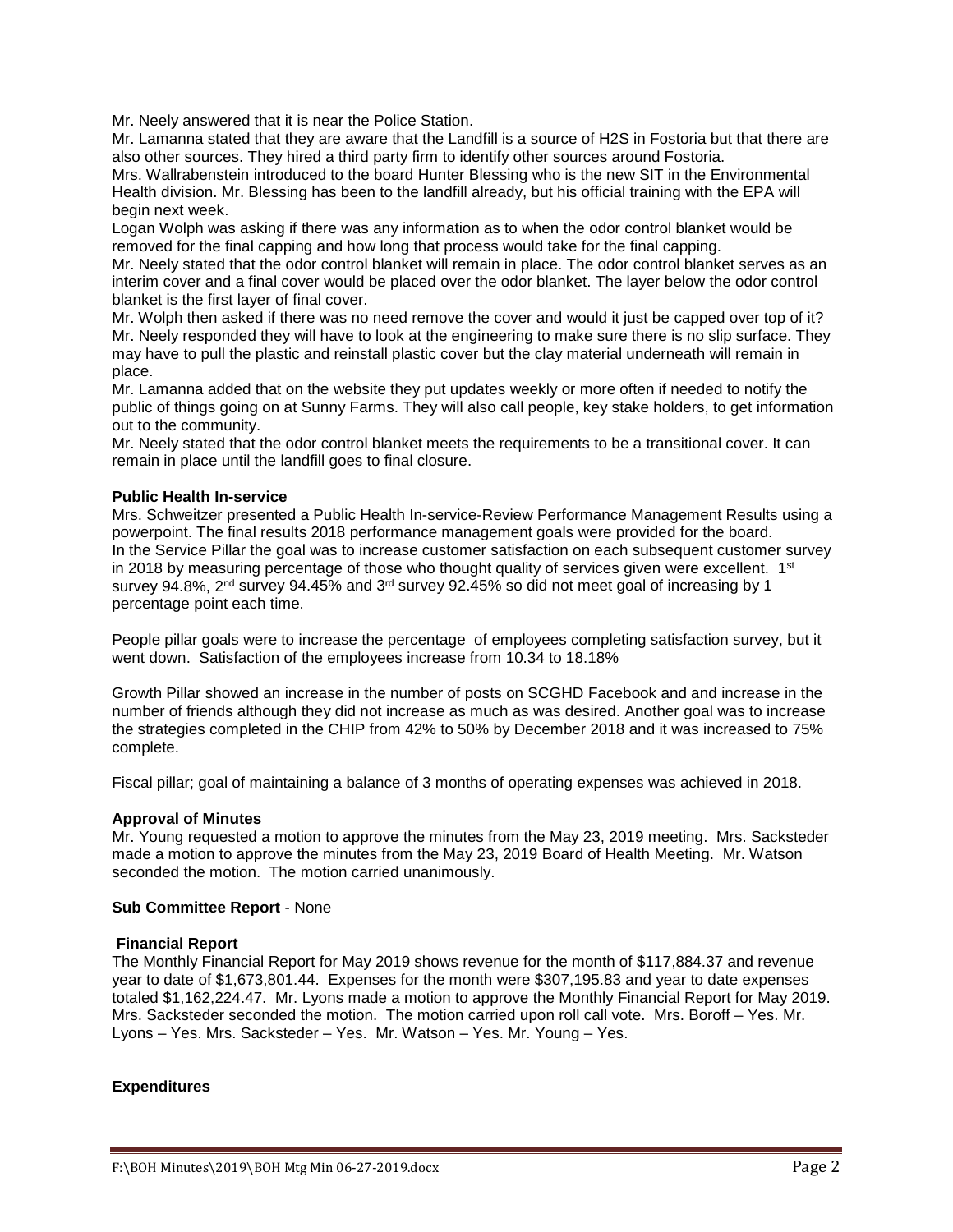Mr. Young requested approval of the previous month's expenditures. Mrs. Sacksteder made a motion to approve the expenditures as presented. Mr. Lyons seconded the motion. The motion carried upon roll call vote. Mrs. Boroff – Yes. Mr. Lyons – Yes. Mrs. Sacksteder – Yes. Mr. Watson – Yes. Mr. Young – Yes.

## **Out of County Meetings/Travel**

Mr. Young requested a motion to approve Out of County Meetings and Travel requests provided in board packets. Mr. Watson made a motion to approve the Out of County Meetings and Travel. Mr. Lyons seconded the motion. The motion carried upon roll call vote. Mrs. Boroff – Yes. Mr. Lyons – Yes. Mrs. Sacksteder – Yes. Mr. Watson – Yes. Mr. Young – Yes.

## **Advances/Repayments/Transfers**

Mr. Young requested a motion to approve Advances, Repayments, and Transfer List provided in board packets. Mr. Watson made a motion to approve the Advances, Transfer List and Appropriations Transfer. Mrs. Boroff seconded the motion. The motion carried upon roll call vote. Mrs. Boroff – Yes. Mr. Lyons – Yes. Mrs. Sacksteder – Yes. Mr. Watson – Yes. Mr. Young – Yes.

## **Supplements**

Mr. Young requested a motion to approve Supplement:

a. Fund 7092 Get Vaccinated Ohio-Public Health Initiative \$19,710.00

Mr. Watson made a motion to approve Supplement. Mrs. Sacksteder seconded the motion. The motion carried upon roll call vote. Mrs. Boroff – Yes. Mr. Lyons – Yes. Mrs. Sacksteder – Yes. Mr. Watson – Yes. Mr. Young – Yes.

## **Contracts**

Mr. Young requested a motion to approve contracts:

- a. Bridges Community Academy, for nursing services, 07/01/2019-06/30/2020, not to exceed \$2537.50 (payee)
- b. Hopewell-Loudon Schools, for nursing services, 07/01/2019-06/30/2020, not to exceed \$8881.25 (payee)
- c. Mohawk Local Schools, for nursing services, 07/01/2019-06/30/2020, not to exceed \$47,600.00 (payee)
- d. Institutional Care Pharmacy (ICP), for vaccine storage services, effective immediately, to renew for consecutive one year terms, no money
- e. Mercy Health-Tiffin Hospital, for vaccine storage services, effective immediately, to renew for consecutive one year terms, no money
- f. Geophyta, Inc., for home sewage treatment systems, soil evaluation and system design, (Craig property), 06/20/2019-08/03/2019, not to exceed \$2520.00 (payer)
- g. Geophyta, Inc., for home sewage treatment systems, soil evaluation and system design, (Gottfried property), 06/20/2019-08/03/2019, not to exceed \$2520.00 (payer)
- h. Geophyta, Inc., for home sewage treatment systems, soil evaluation and system design, (Hoch property), 06/20/2019-08/03/2019, not to exceed \$2520.00 (payer)
- i. Geophyta, Inc., for home sewage treatment systems, soil evaluation and system design, (Nighswander property), 06/20/2019-08/03/2019, not to exceed \$2520.00 (payer)
- j. Children's Practicing Pediatricians (CPP), for vaccine purchases, effective upon confirmation of eligibility; pricing based on vaccine (payer)
- k. City of Tiffin, for use of Hedges Boyer Park for the Run for the Health of It 5K, 08/10/2019, no money

Mr. Lyons made a motion to approve the contracts. Mrs. Sacksteder seconded the motion. The motion carried upon roll call vote. Mrs. Boroff – Yes. Mr. Lyons – Yes. Mrs. Sacksteder – Yes. Mr. Watson – Yes. Mr. Young – Yes.

#### **Approval for Staff Retreat and Training Session**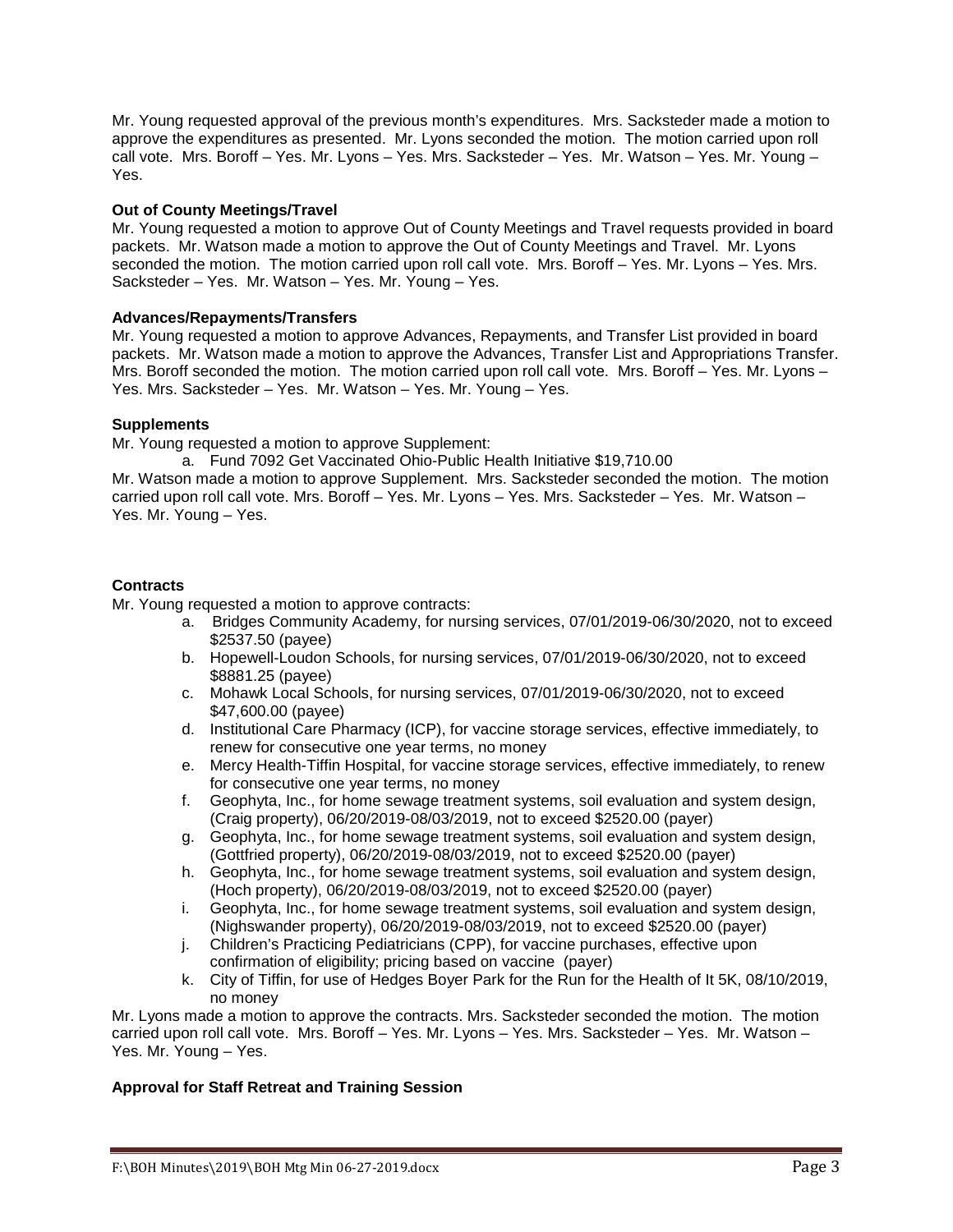Mr. Young requested a motion to approve an Staff Retreat and Training Session on August 12, 2019. Mrs. Sacksteder made a motion to approve an In-service day on August 12, 2019. Mr. Watson seconded the motion. Motion Carried.

# **Resolutions**

Mr. Young requested a motion to approve Resolution:

a. 2019.04 Approval for food and water for the Staff Retreat and Training Session Mr. Lyons made a motion to approve the Resolution. Mr. Watson seconded the motion. The motion carried upon roll call vote. Mrs. Boroff – Yes. Mr. Lyons – Yes. Mrs. Sacksteder – Yes. Mr. Watson – Yes. Mr. Young – Yes.

#### **Division Reports WIC**

Mr. Young turned the floor over to the Director of the WIC Division, Trisha Kahler, RD LD. Mrs. Kahler reviewed her report included in board member's packet:

People: Sherry Jordan, DTR has completed recertification of child passenger safety technician. Trisha Kahler, RD, LD has completed recertification of Certified Lactation Counselor.

Service: State WIC has partnered with the Ohio Department of Health's Help Me Grow Program to obtain referrals for WIC. Help Me Grow's application/referral form will now include the option to check if also interested in a WIC referral. State WIC will receive these referrals and forward to local clinics for follow-up.

Growth: July 1st income guidelines for the WIC Program will be updated.

Quality: Seneca County WIC was selected to participate in the *Third National Survey of WIC Participants*. This survey is conducted by a private research group for the USDA in order to gather data on local WIC service delivery policies and operations. The survey was completed on-line.

Fiscal: The Fiscal Year 2020 Grant Application has been submitted.

# **Nursing**

Mr. Young turned the floor over to the Director of Nursing, Andrea Cook, BSN RN. Ms. Cook reviewed her report included in board member's packet:

# People**:** No issues

Financial:

- We were awarded funding by the Ohio Department of Health for the Get Vaccinated Ohio, Public Health Initiative, which will start July 1, 2019.
- Mom's Quit for Two program was not funded by the Ohio Department of Health. Other funding sources were explored to allow current enrolled women to complete the program.
	- o A proposal was submitted to Tiffin Charitable Foundation requesting funding to fulfill promised incentives to the Baby and Me Tobacco Free program (a similar program which would allow continuation of the services to the currently enrolled women). We were awarded requested funding from the White Family Charitable fund to continue efforts with women in the program.
- Eco Village did not receive their tax break which means we will not be funded to provide infant mortality reduction activities and education for the residents in the housing units.
- We did receive funding from the Hepatitis A Outbreak Response- Funding Opportunity from the Ohio Department of Health. This funding was provided for our Hepatitis A education and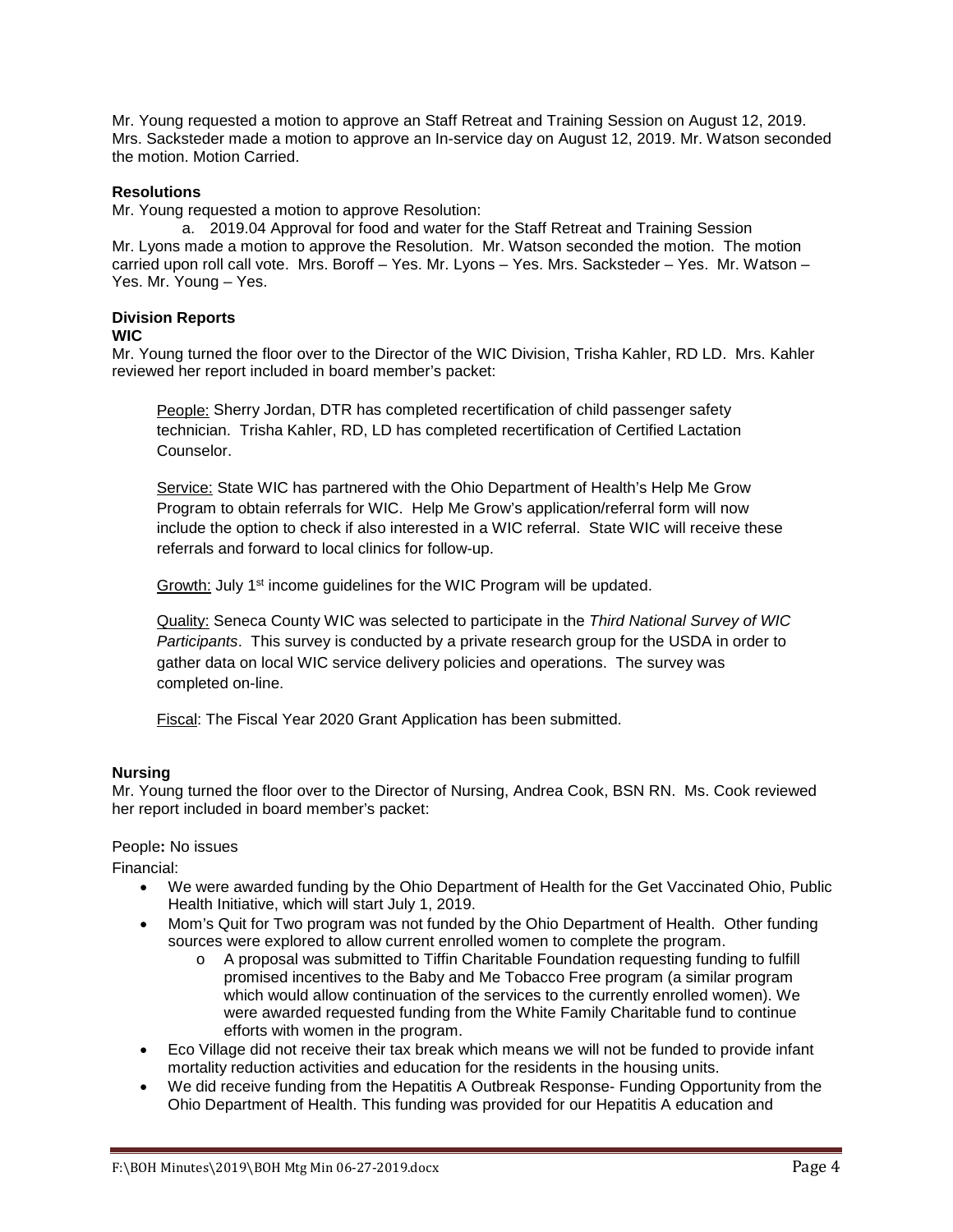outreach efforts conducted at CROSSWAEH and Rigel Recovery Services.

Quality**:** 

- Always striving to provide good, quality care and service.
- Numerous nursing staff members have been assigned to Continuous Quality Improvement (CQI) groups (HIPPA, Clinic and Health Department Newsletter). Additional web-based training is required for the staff assigned to a group.

## Service**:**

- We continue to provide direct observation for medication administration, documentation, case management (lab work, incentives etc.), and education for the client with active TB in Seneca County.
- All staff are involved in the accreditation process and Policy Stat and are working on assigned projects/policies.
- We continue to provide a Hepatitis A education and off vaccinations monthly to CROSSWAEH and Rigel for staff members and clients.
- With funding for the Hepatitis A Outbreak Response provided by the Ohio Department of Health, we are working with the Seneca County Jail to expand the Hepatitis A Vaccination program to at-risk populations. Hepatitis A education and vaccinations will be provided to the inmates and the staff. Potentially 285 doses will be provided.
- Bike Helmet safety distribution and hand washing education was completed in collaboration with Safety Town in Fostoria. Bike helmets were fitted and distributed to children in attendance.
- Run for the Health of It 5k registration and flyers were distributed to local businesses. Event to be held August 10<sup>th</sup> at Hedges Park.

Growth**:**

- Kate Doepker will be attending the three day School Nurse Workshop August  $28<sup>th</sup>$ ,  $29<sup>th</sup>$ , and  $30<sup>th</sup>$ , 2019.
- Rita Schank, Kate Doepker and Samantha Dible will be attending required trainings (July 9th, 2019 and July 23rd, 2019 for the new Get Vaccinated Ohio Grant.
- Dana Mathias will be attending the Emergency Preparedness Update for School Nurses July 10th, 2019.

Ms. Cook presented information to the Board on the importance of vaccinations in prisons. The power point titled Vaccinations in Prison: A Shot in the Arm for Community Health communicates research findings and public health implications of prisoners being a high risk population for communicable diseases that are vaccine preventable. Integrating education and vaccination programs to prisoners is an important intervention for disease prevention.

# **Environmental Health**

Mr. Young turned the floor over to the Director of Environmental Health, Laura Wallrabenstein, MA RS. Mrs. Wallrabenstein reviewed her report included in board member's packet: and presented for condemnation, property located at:

> a. Condemnation\* 16064 E. CR. Bellevue, OH 44811 Owned by: Jeffory D. Redmond(same address) Home has been vacant and not secure for several years (per neighbor)-Plumbing and wiring have been stolen.

Mr. Young requested a motion to condemn the property located at 16064 E. CR. Bellevue, OH 44811 Owned by: Jeffory D. Redmond(same address). Mrs. Sacksteder made a motion to grant condemnation of the properties as presented. Mrs. Boroff seconded the motion. Motion Carried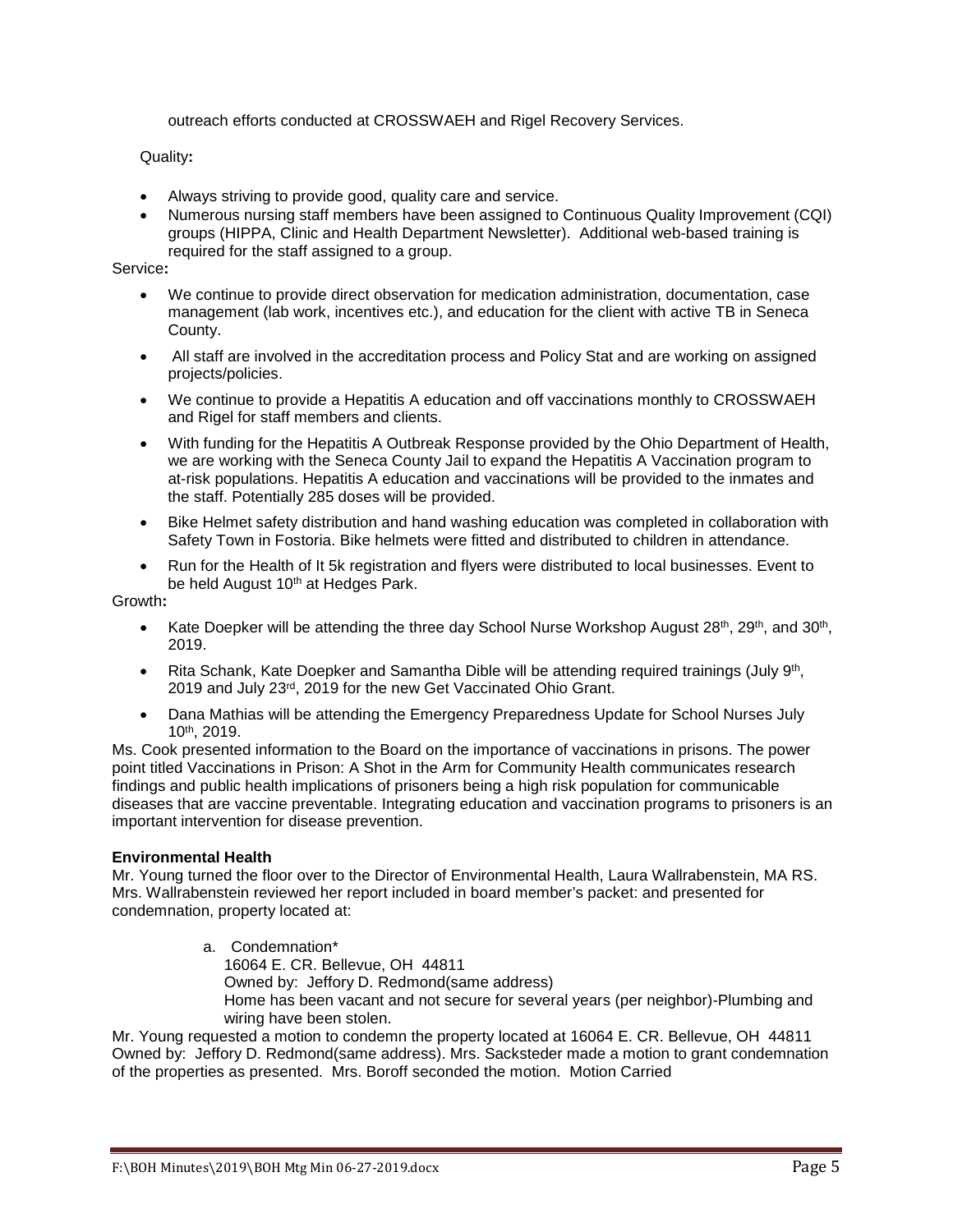| b. Vote on new fees*                                                              |  |                          |          |
|-----------------------------------------------------------------------------------|--|--------------------------|----------|
| O&M permit from \$125 / 5 years to \$175/ 5 years – an increase of \$10 per year. |  |                          |          |
| Private Water System Fees                                                         |  |                          |          |
| Single family private water system (not a pond) \$212 now \$262 proposed          |  |                          | +\$50    |
| Pond as single family PWS                                                         |  | \$260 now \$360 proposed | $+$100$  |
| Non-single family water system                                                    |  | \$262 now \$287 proposed | $+$ \$25 |
| Alteration of single family PWS                                                   |  | \$85 now \$185 proposed  | $+$100$  |
| Alteration of non-single family PWS/or test well \$135 now \$185 proposed         |  |                          | $+$ \$50 |

Mr. Young requested a motion to approve the O&M permit and private water system fees. Mrs. Sacksteder made a motion to approve the O&M permit and private water system fees. Mrs. Boroff seconded the motion. The motion carried upon roll call vote. Mrs. Boroff – Yes. Mr. Lyons – Yes. Mrs. Sacksteder – Yes. Mr. Watson – Yes. Mr. Young – Yes.

#### General Update:

People and Growth:

Hunter Blessing (new SIT) has started!

A few sewage updates: We are pulling all HSTS variances from the past 15 years on to the O&M program. This is something the health board members have frequently asked me about. We are still struggling with the Woodland Ave. area (across from the fairgrounds) – seem to make no progress toward running a sanitary sewer- so need to have residents there replace their failed septic systems. We have tested and confirmed a generalized sewage nuisance in Old Fort and will be requiring all Old Fort residents to get on Operation and Maintenance as well.

## Financial:

Voting on new fees proposed last month – one change! Public hearings were held for both water fees and O&M permit fee increases. One couple came with questions regarding the O&M program.

Service:

Mohawk Lake Bathing Beach has been closed due to high e coli count.

The fourth and final sediment sample result from the landfill has been submitted to Bureau Veritas. There were no PCBs or VOCs detected.

#### **Health Commissioner**

Mr. Young turned the floor over to the Health Commissioner, Beth Schweitzer, MPH, MCHES.

# **Service:**

AOHC Public Affairs Meeting AOHC Board Meeting Opiate Task Force Meeting Community Task Force Homeless Shelter Meeting Testified to House Health Committee in favor of HB 210 – TB Testing Job and Family Services Planning Committee Meeting Facilitated and did Ethics Presentation at Health Commissioners' University Family Children First Service Plan Committee Meeting

# **People:**

Staff Meeting Planning Annual Staff Retreat and Training Session for employees on August 12, need board approval

Numerous Accreditation Documents Prepared and Reviewed All Personnel Policies reviewed and updated All Administrative policies reviewed and updated